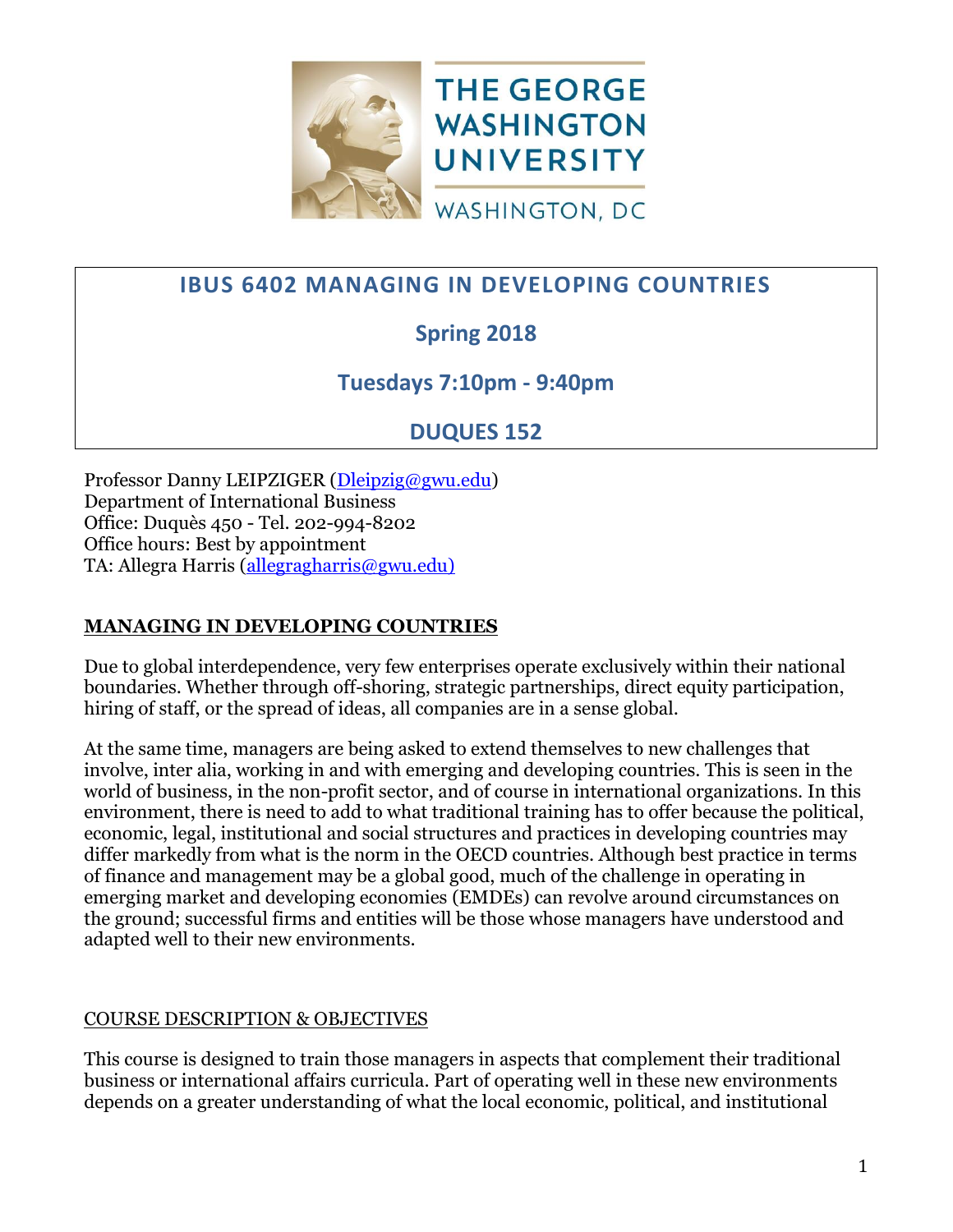challenges will be, combining theory with practice, and learning from experience, both scripted case studies, and broader and more generalizable lessons that draw upon economic development and business realities.

The course aims to combine current real world topics with lessons of experience. Rather than using extensive reading lists, which can easily be out of date, students will be asked to delve into topics themselves, guided by the professor, and informed by guest lecturers who have dealt with specific issues of relevance. Topics to be addressed include public-private partnerships, the role of infrastructure, finance and innovation, competition and competiveness, gender issues, governance and corruption, and the environment.

# STUDENT OBJECTIVES

Students will be asked to prepare short notes or briefs on specific issues and topics, address cases in a real world context, and engage in role-playing exercises and negotiations. All of these exercises are aimed at better preparing the student for real world occurrences.

In addition, students are to become more conversant in the discussion of policy problems facing many EMDEs so that they can interact more confidently with their counterparts, with strategic investors, with government officials, and with business leaders in new markets.

Part of being successful in new market environments depends on broadening understanding of other societies and the economic issues that shape the interplay between business and policy.

#### **COURSE REQUIREMENTS, THE APPROACH, AND GRADING CRITERIA**

**Attendance is mandatory** and classroom participation and involvement is essential. There will be sign-up sheets to note attendance and **a maximum of two absences is allowed**  without the explicit approval of the instructor for strong professional or personal reasons.

The instructor will **cold call students** on required readings of background material or cases to be completed before the class covering the topic (Case materials available for purchase - link on Blackboard).

**A word on laptops.** Although you can of course use them for taking notes, spending time on your computer for non-class purposes is considered poor form. The instructor is known to wander around looking at screens to embarrass offenders. Please don't be one of them.

There will be **a final exam** as well as:

- 2 assignments (with specific due dates)
	- o Assignment 1 is an individual project to write a Brief. This will involve some research and analysis, and will place a premium on solid economic arguments and persuasive presentation.
	- o Assignment 2 is a negotiations strategy note.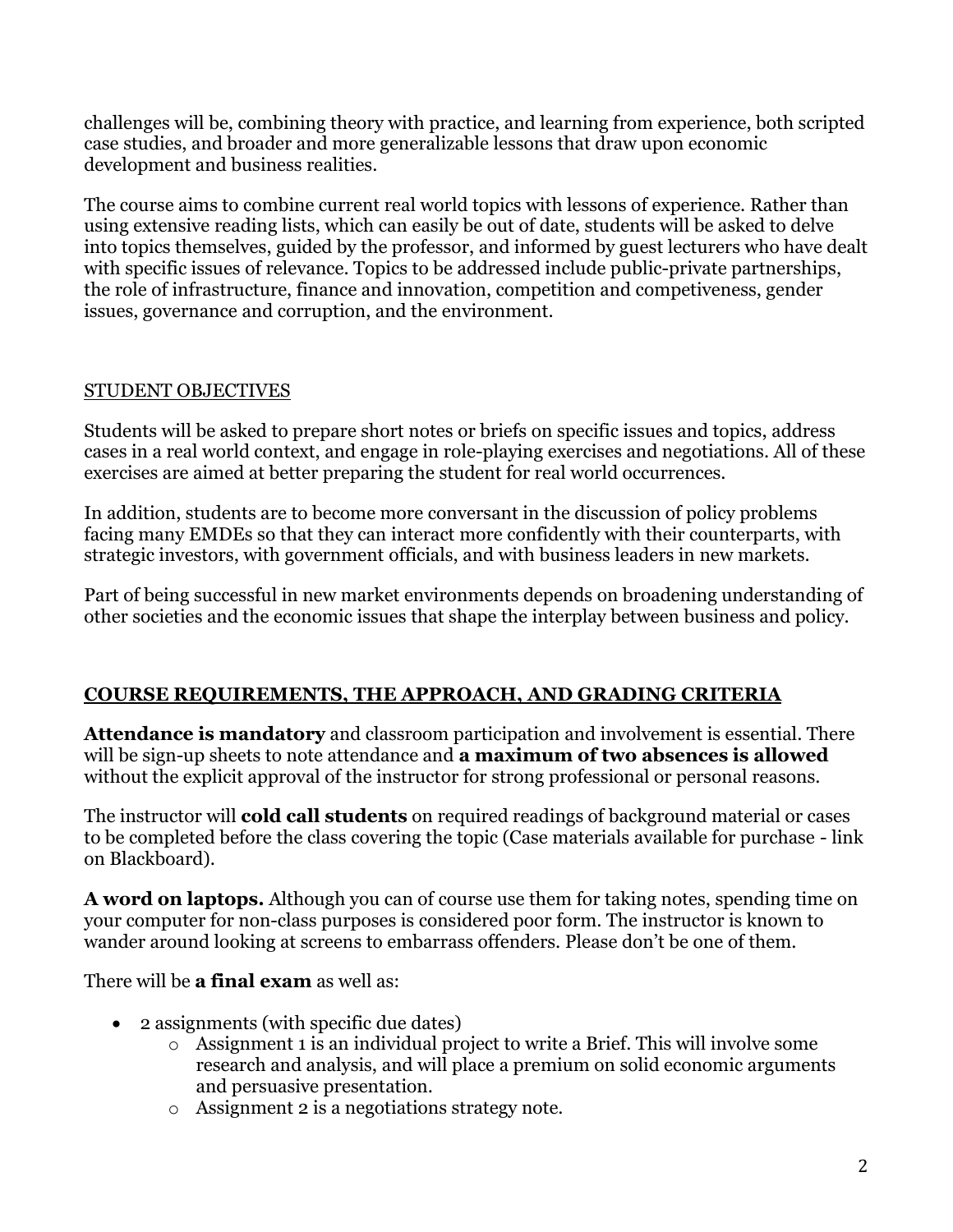#### **Grades:**

- **2 class assignments:**
	- o **Assignment 1 will be worth 30%**
	- o **Assignment 2 will be worth 30%**
- **Final exam will be worth 30%**
- **Classroom contributions 10%**

NOTE: Grade negotiation is frowned upon as is a preoccupation with grades at the expense of learning. The aim of the course is to equip the student with better sources of information; more effective tools; stronger understanding of EMDEs as seen from inside and out; and better honed abilities to assess, analyze, and present material of relevance in the global context.

## **ASSIGNMENTS**

(SUBJECT TO MODIFICATION AS THE COURSE DEVELOPS)

## **Assignment #1: THE COUNTRY/SECTOR BRIEF (Due Date: March 5th)**

You have been asked to write a short note (5 pages single-spaced) to your boss dealing with one of the following problems:

- 1. **A Brief Supporting the Opening of a Bank Branch in Vietnam.** There is concern about corruption that is likely to affect your firm's decision to establish an office in Hanoi, Vietnam. Opponents of the branch office idea – you are a foreign bank – say that corruption is so endemic to Vietnam that no bank can function and still meet its prudential and regulatory requirements. It is best not to be there. They have used these arguments to delay the decision, but now it is coming to the Board of Directors for discussion and decision. You have been tasked to provide your boss with a briefing note to help him/her defend the branch idea. You can use any arguments at your disposal to make the case for going into Vietnam, but you must realize that the Board is well informed about the country and that others will also be well armed with information to oppose the move.
- 2. **A Brief for the Minister of Infrastructure of an African Country on the Role of PPPs for Electricity**. Africa's infrastructure is so poor that it offers enormous possibilities for the private sector to invest there now, especially in power, roads and ports. There is a debate going on inside the cabinet as to whether or not to involve the private sector in the sensitive energy sector. Some see the private sector as greedy and exploitive and point to poor experiences on the continent with PPPs. Others feel that the investment requirements are too large for the country to handle and that PPPs can provide the solution. There are concerns about corruption and the role of the public sector. You have been tasked with providing the Minister of Infrastructure with the arguments necessary to promote the involvement of the private sector in the energy sector, most probably in the area of hydro-power. You may expect another team will make the counter-argument to the cabinet.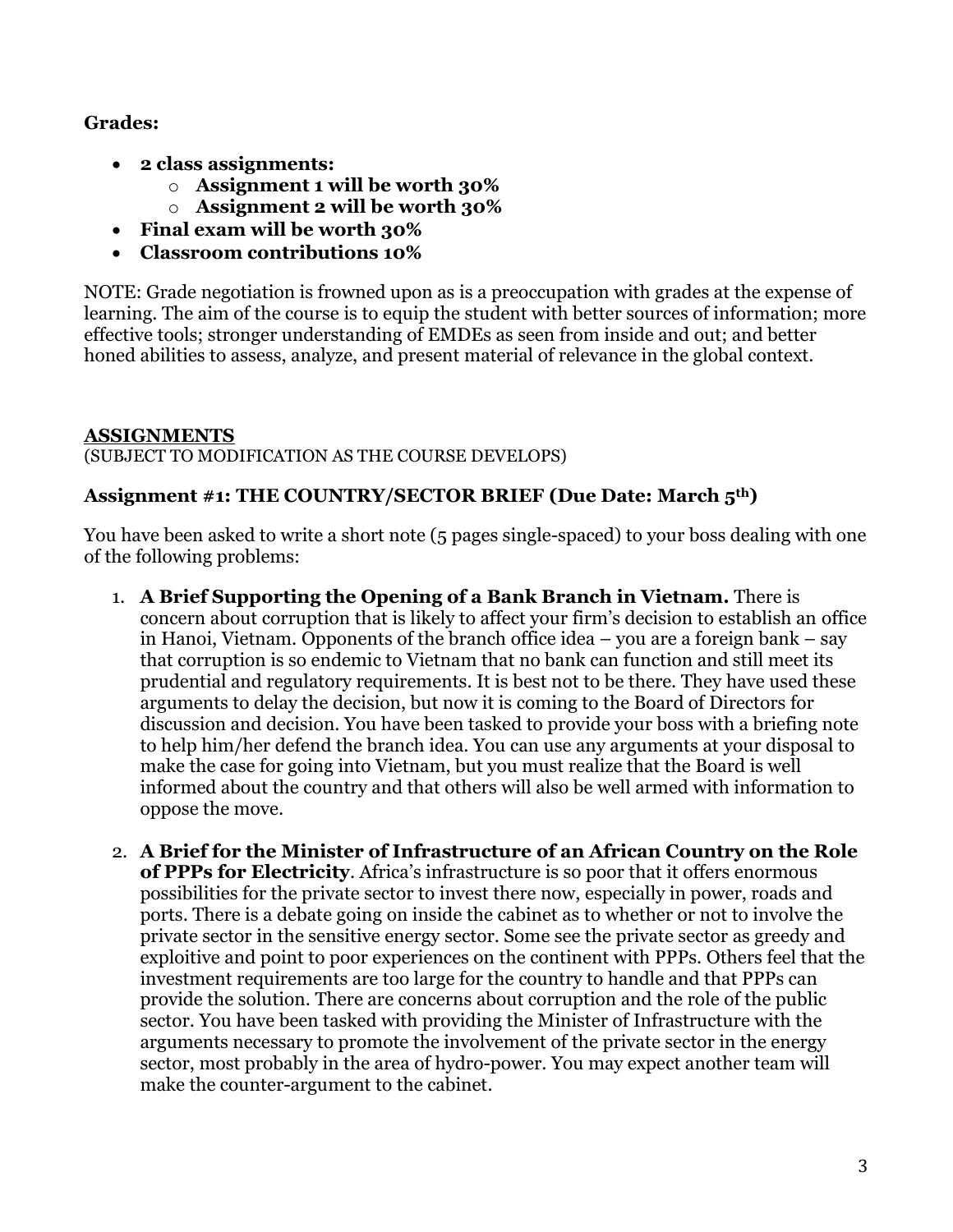3. **A Brief to the Head of Swedish Aid on How to use Governance Measures to Allocate Aid More Effectively.** The press in Sweden has been pursuing stories of corruption and misuse of funds in aid programs world-wide, and has highlighted some celebrated cases involving Swedish aid as well. This has not only been embarrassing, but also has put parliamentary pressure on the Swedish Aid Ministry to show that its programs are effective. Its programs are primarily in health, education, water management, and community development. The Aid Minister wants to use governance measures and best practice to show value for money to the citizenry. You have been tasked with writing a brief that explains how governance indicators can be used to improve aid allocations. The Minister is familiar with governance indicators and is wary of simply using measures constructed by others to determine her aid program. Your brief is to lead her thinking on this subject and to provide concrete proposals to factor in governance concerns. You can expect others to be arguing that this is a foolhardy proposition.

## **HINTS FOR THE EXERCISE:**

- **A Briefing Note is not simply a short paper.**
- **Every word counts so don't waste time on generalities.**
- **Use bullet points or short sentences.**
- Put all supporting evidence, such as footnotes at the end on page 6.
- Don't make insupportable statements. Provide facts and evidence that can be used to sway an argument within the board, cabinet or ministry.
- **Prepare a persuasive PowerPoint that you might present to a Board of Directors or other Executive group to make your argument.**
- **Both the ppt slide deck, presentation and briefing note will be graded with the maximum on the ppt earning 5 points and similarly a maximum of 5 points on the presentation and its content/persuasiveness.**

#### **The Briefs will be evaluated using the following criteria for a total of 20 points:**

- $\checkmark$  Country and/or sector-specific content
- $\checkmark$  Effective use of supporting evidence and experience
- $\checkmark$  Persuasiveness and quality of written arguments

#### **Assignment #2: THE NEGOTIATING BRIEF (due April 9th)**

This is a short 4-page (single-spaced) assignment based on the case that will be distributed and later negotiated by some of you. You will be assigned either the case for the firm or for the government team.

The Negotiations Brief will lay out your proposed strategy for the negotiations, indicating key and prioritized objectives, outcomes to be avoided, strengths on which to capitalize, and acknowledged weaknesses. While a SWOT analysis can help guide you, **the exercise goes beyond this framework** and asks you to plot a strategy and to allow for flexibility in how you respond to the negotiations. Think not only of the outcome that may or may not be achieved, but also of the price you are willing to pay for a deal. What are you willing to concede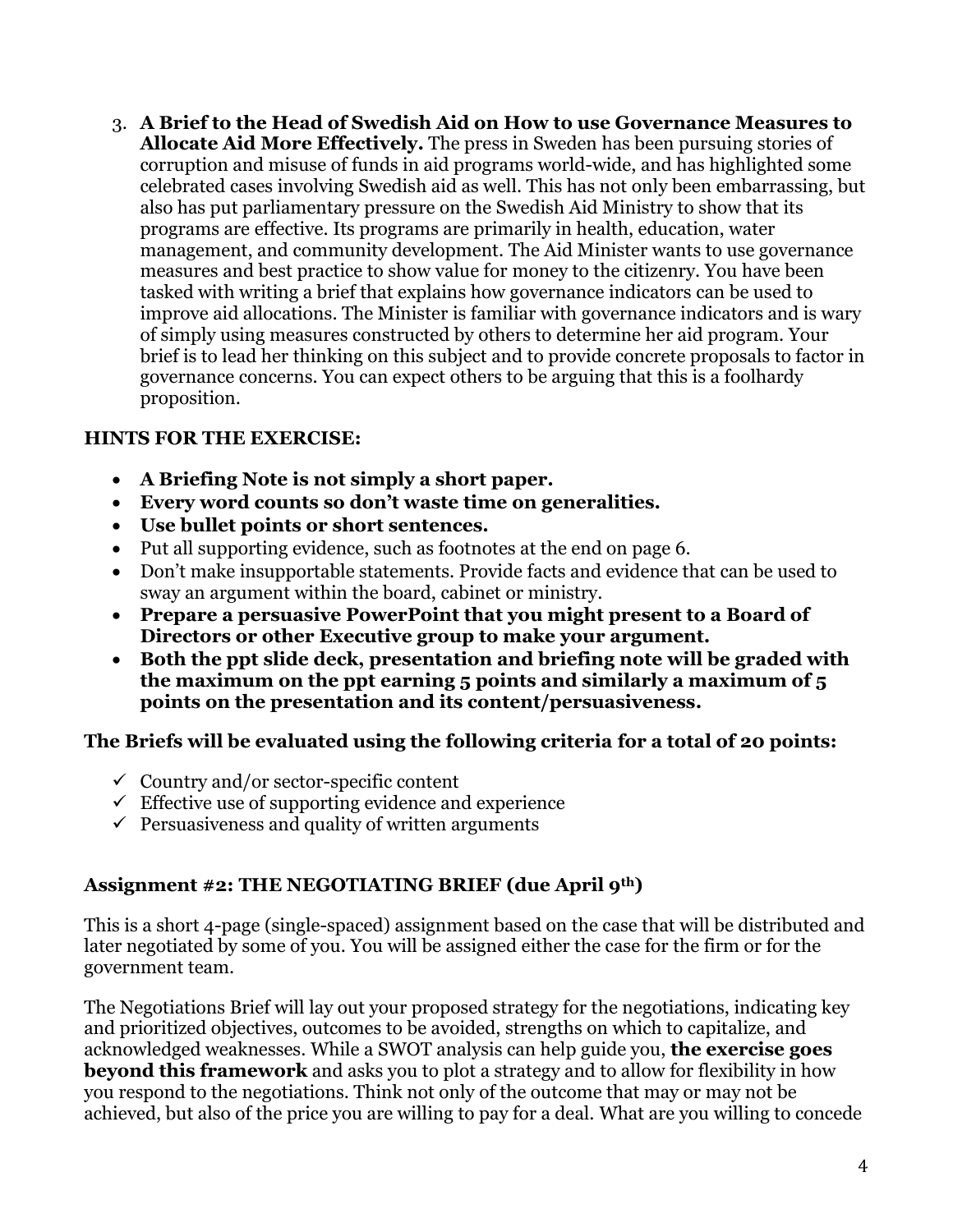and under what circumstances? Indicate under what circumstances you would prefer no deal at all or alternatively, if you do make a deal, but at less favorable terms that you would like, how you explain this to your superiors.

# **HINTS FOR THE EXERCISE:**

- Think broadly about what you want to achieve and consider what may be important to the other party in the negotiation.
- Since you are not working with actual financial data, stick to the principles that will be observed in the contract and who is responsible for what.
- What are the major risks that you face in these negotiations?
- Try and establish good will and search for areas of compromise that do not affect your bottom line objectives in a major way.
- Making demands that are impossible for the other side to meet serves no purpose.
- Analyze your own position and seek to deflect areas of weakness in your position.
- In the negotiations themselves, be open-minded to new offers and avoid the "macho" approach to negotiations that serves no useful purpose.

The negotiating brief will be evaluated using the following criteria:

- $\checkmark$  Ouality/content of the argument
- $\checkmark$  Organization and written presentation
- $\checkmark$  Persuasiveness

#### **ALL ASSIGNMENTS SHOULD BE SUBMITTED TO THE CLASS TEACHING ASSISTANT BY THE DEADLINE.**

# **LATE SUBMISSIONS WILL BE PENALIZED.**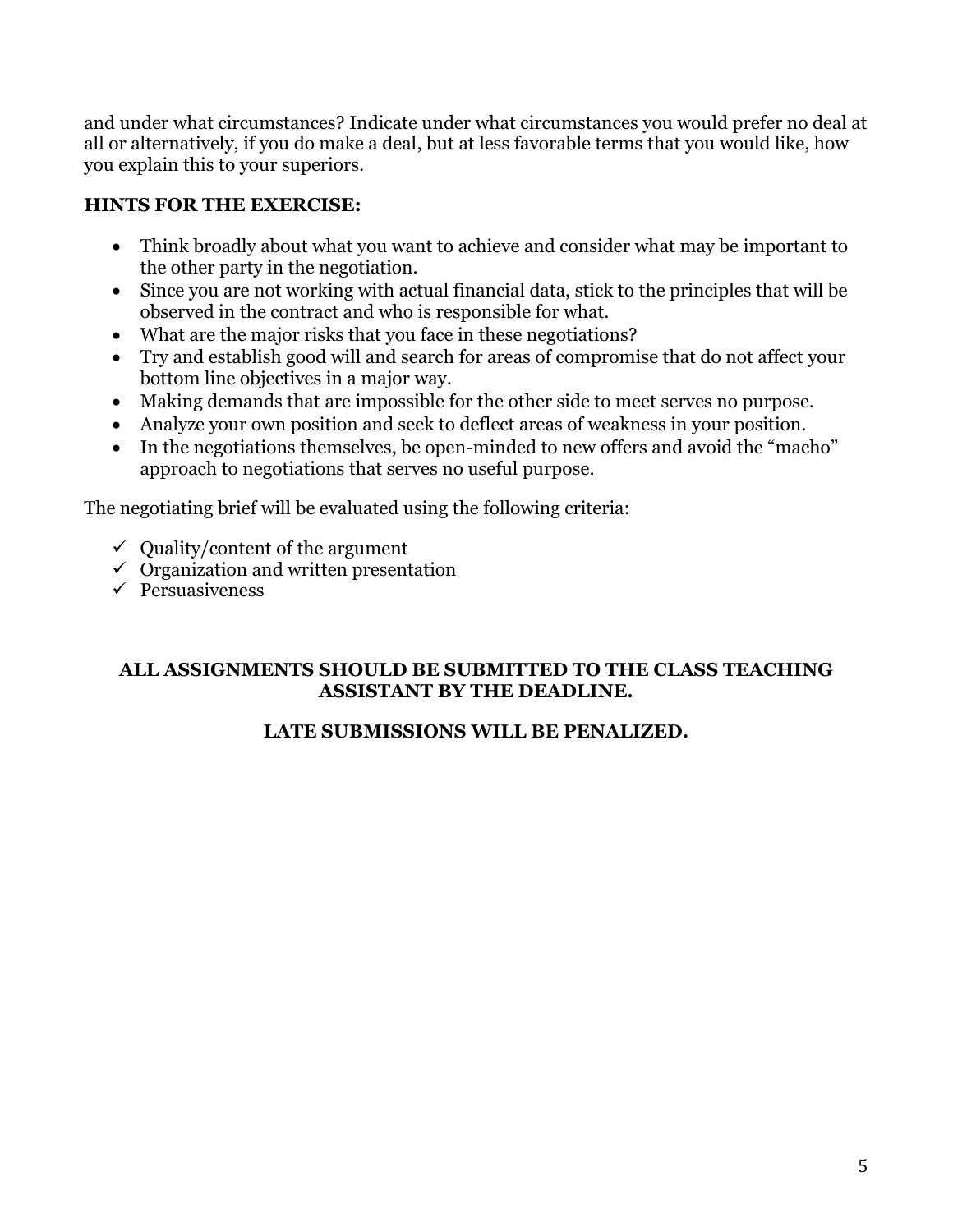# **COURSE OUTLINE**

#### **Class 1. January 16, 2018**

#### *Topics*

- $\checkmark$  Course objectives, outline, and approach
- $\checkmark$  Introduction to Doing Business in Changing Global Environment

#### *Lecture Themes*

- What is different about developing countries?
- How is 2018 different from 2004 or 2009 or 2015?
- What is different about managing in developing countries?
- What standards should apply?
- What should expats know about local issues?
- Are there really cultural differences?

#### *Class Readings for Jan. 23rd: Read these cases and be ready to discuss*

*1. "Heineken NV: Workplace HIV/AIDS Programs in Africa (A)" Harvard Business School (HBS) 2003, Case No. 9-303-063.* 

[http://hbr.org/product/a/an/303063-PDF-ENG?cm\\_sp=doi-\\_-case-\\_-303063-PDF-](http://hbr.org/product/a/an/303063-PDF-ENG?cm_sp=doi-_-case-_-303063-PDF-ENG&referral=00103)[ENG&referral=00103](http://hbr.org/product/a/an/303063-PDF-ENG?cm_sp=doi-_-case-_-303063-PDF-ENG&referral=00103)

*2.* "Mobil in Aceh, Indonesia (A)," *Graduate School of Business Stanford University* 2002, Case No. IB-40A.

[http://cb.hbsp.harvard.edu/cb/web/product\\_detail.seam?E=68223&R=IB40A-PDF-](http://cb.hbsp.harvard.edu/cb/web/product_detail.seam?E=68223&R=IB40A-PDF-ENG&conversationId=6301)[ENG&conversationId=6301](http://cb.hbsp.harvard.edu/cb/web/product_detail.seam?E=68223&R=IB40A-PDF-ENG&conversationId=6301)

3. "Barrick Gold Corporation- Tanzania," Richard Ivey School of Business, 2011, Case No. 910M20.

#### *Background Readings for Jan. 23rd*

- 1. North, Douglas, 1991, "Institutions," in Jour. of Economic Perspectives. (BLACKBOARD)
- 2. Acemoglu, Daron, et. al., 2004. *"Institutions as the Fundamental Cause of Long-run Growth."* (BLACKBOARD)
- 3. Glaeser, Edward, et. al., 2004. "Do Institutions Cause Growth?" Harvard University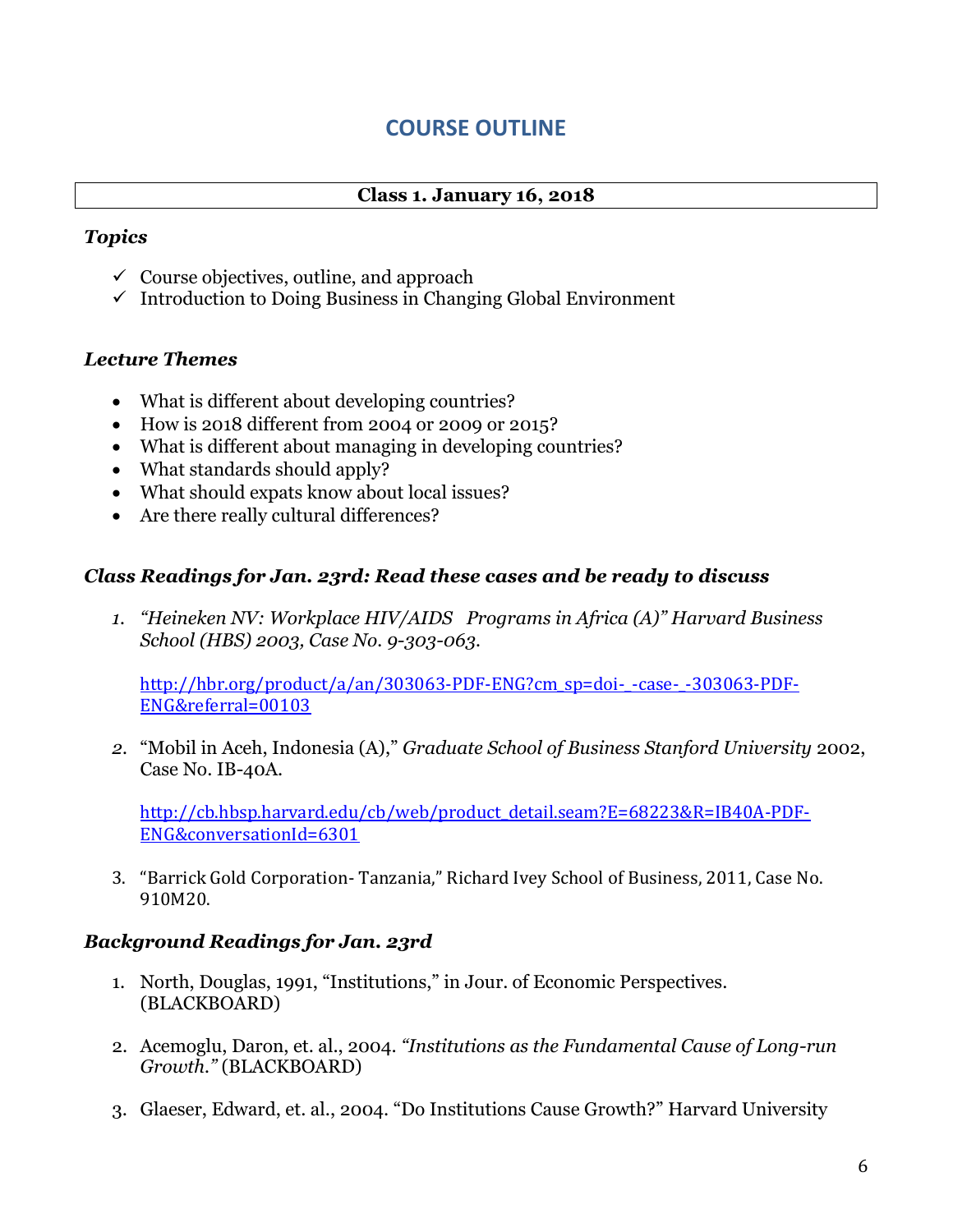#### **Class 2. Jan. 23, 2018**

#### *Topic*

 $\checkmark$  Local institutions

## *Lecture Themes*

- How institutions differ and why it matters?
- What does the evidence say about the effect of institutions on country performance?
- Discussion of cases of the private sector in new political and social environments
- What is good global citizenship and where does it begin and/or end?
- Discussion of Heineken, Mobil, and Barrack cases.\*\*

# *Reading for January 30th*

- 1. Leipziger, Danny and Thomas, Vinod. 1997. *The Lesson of East Asia: An Overview of Country Experience.* Overview chapter. University of Michigan Press. (BLACKBOARD)
- 2. Easterly, William and Ross Levine, 1997, "Africa's Growth Tragedy: Policies and Ethnic Divisions," (BLACKBOARD)
- 3. Case of "Singapore Inc.," 2010, HBS No. 9-703-040.
- 4. Leipziger, D. M., 1998, "Public and Private Interests in Korea: Views on Moral Hazard and Crisis Resolution," EDI Working Paper, The World Bank. (BLACKBOARD)

#### **Class 3. Jan. 30, 2018**

# *Topic*

 $\checkmark$  The roles of government and business

# *Lecture Themes*

- Alignment of policy objectives and links to government's strategy.
- How different are governments and what do they expect from foreign firms?
- What influences success of government policy and how to share in that success?
- Which governments have been successful at implementing economic policies and how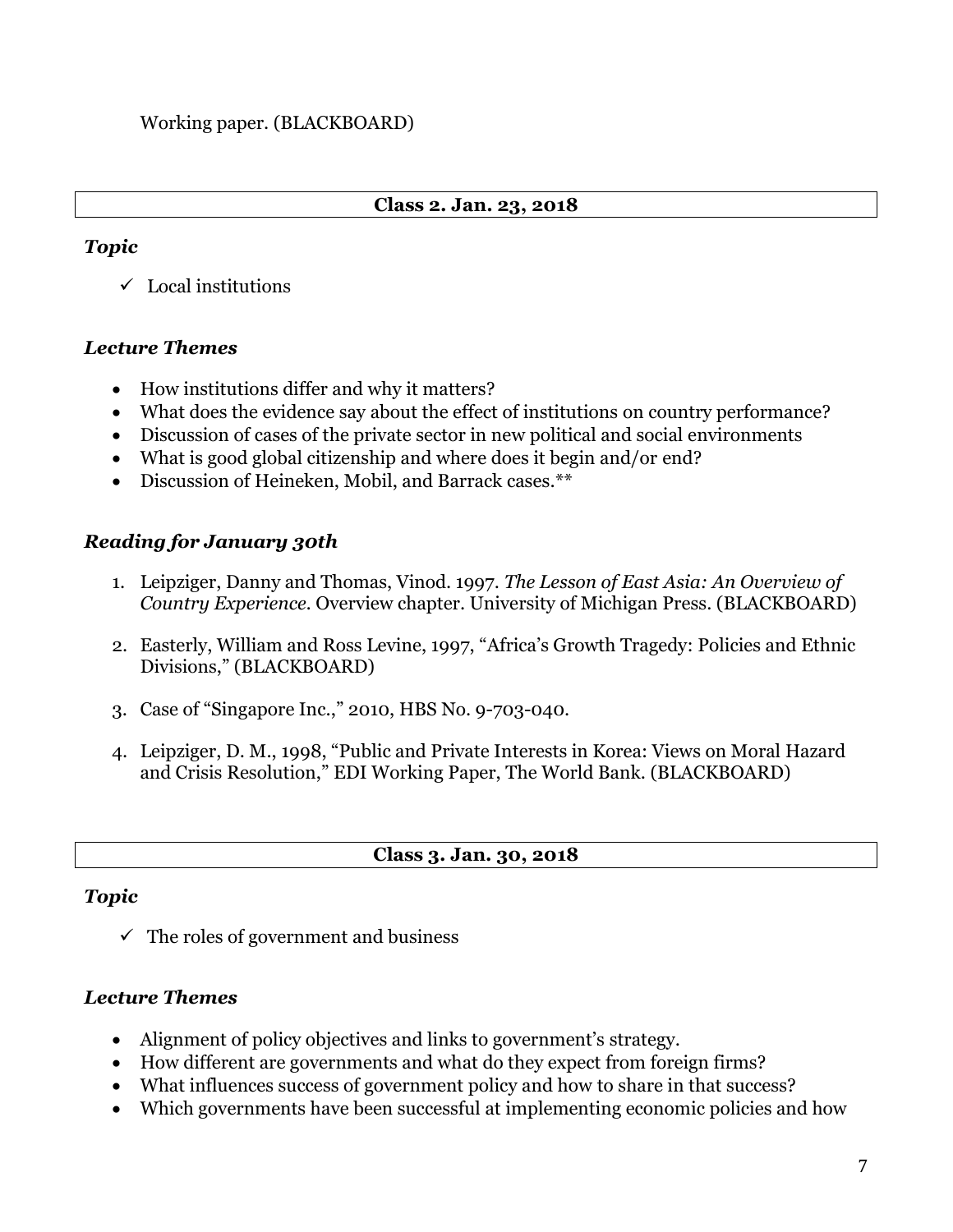does that affect business?

- Notions of industrial policy.
- The Singapore Case\*\*

#### *Class Readings for Feb. 6th: Read these cases and be ready to discuss*

1. Healy, Paul and Loumioti, Maria. 2009. "Corruption at Siemens (A)," *HBS* Case 9-108- 033.

<http://hbr.org/product/corruption-at-siemens-a/an/108033-PDF-ENG>

2. Abdelal, R., Di Tella, R., and Kothandaraman, P. 2007. *"*Infosys in India: Building a Software Giant in a Corrupt Environment," *HBS* Case No. 9-707-030.

[http://hbr.org/product/infosys-in-india-building-a-software-giant-in-a-corrupt](http://hbr.org/product/infosys-in-india-building-a-software-giant-in-a-corrupt-environment/an/707030-PDF-ENG)[environment/an/707030-PDF-ENG](http://hbr.org/product/infosys-in-india-building-a-software-giant-in-a-corrupt-environment/an/707030-PDF-ENG)

## *Background Readings for Feb. 6th*

- 1. Svensson, Jakob, 2005, "Eight Questions about Corruption," Journal of Economic Perspectives.
- *2.* Campos, J. Edgardo and Pradhan, Sanjay. eds. 2004. *The Many Faces of Corruption: Tracking Vulnerabilities at the Sector Level.* World Bank. Pp.1-43 (BLACKBOARD)

#### **Class 4. Feb. 6, 2018**

#### *Topic*

 $\checkmark$  Governance I

#### *Lecture Themes*

- The "C" words and its consequences.
- The size of the problem.
- Country programs and international initiatives.
- Discussion of cases.

#### *Class Readings for Feb. 13th: Read these and be ready to discuss*

1. Kaufman, Daniel and Kraay, Aart. Spring 2008. "Governance Indicators: Where Are We, Where Should We Be Going?" *World Bank Research Observer,* Vol. 23, No.1. Pp. 1-30.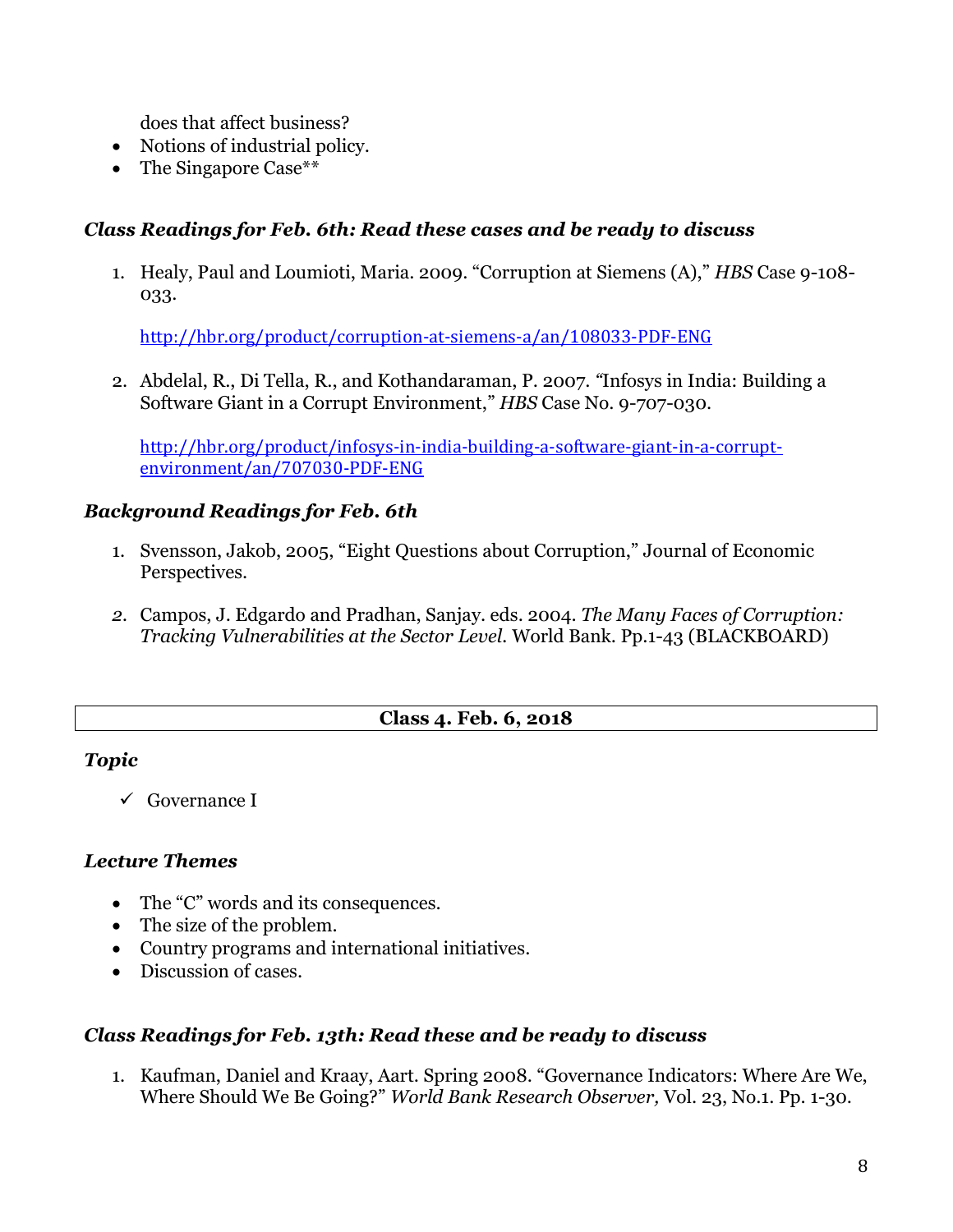(BLACKBOARD)

- 2. Li, Shaomin. Spring 2004. "Why is Property Right Protection Lacking in China? An Institutional Explanation," *California Management Review*, Vol. 46, No. 3. (BLACKBOARD)
- 3. Hallward-Driemeier, Mary, 2009, "Who Survives: The Impact of Corruption, Competition, and Property Rights across Forms," World Bank Working Paper # 3485.

## *Background Research for Feb. 13th*

1. World Bank. 2013. *Doing Business Report (retrieve online at [www.worldbank.org\)](http://www.worldbank.org/). Look it up and become familiar with it.*

## **Class 5. February 13, 2018**

#### *Topic*

 $\checkmark$  Governance II

## *Lecture Themes*

- Doing Business Surveys.
- KK measures of governance.
- Usefulness and limitations of Surveys.
- How have governance standards and expectations changed?
- Hallward–Driemeier Analysis on governance.
- Investment Climate Surveys.

# **GUEST LECTURER: TBD**

# *Read before February 21st class*

- 1. Read up on Logistics Performance Index [\(www.worldbank.org/external/transport\).](http://www.worldbank.org/external/transport))
- 2. World Economic Forum, Global Competitiveness report 2017- [\(www.wefoum.org/reports/global-competitivenss\)](http://www.wefoum.org/reports/global-competitivenss) Read Chapter 1 and review the Appendix on the methodology.
- 3. Foster, Vivien and Briceno-Garmendia, Cecilia. eds. 2010. *Africa's Infrastructure: A Time for Transformation,* World Bank. pp.43-86 (BLACKBOARD)

# *Background Reading for February 20th class*

1. Elements of Project Analysis in "Economic Analysis of Investment Operations," World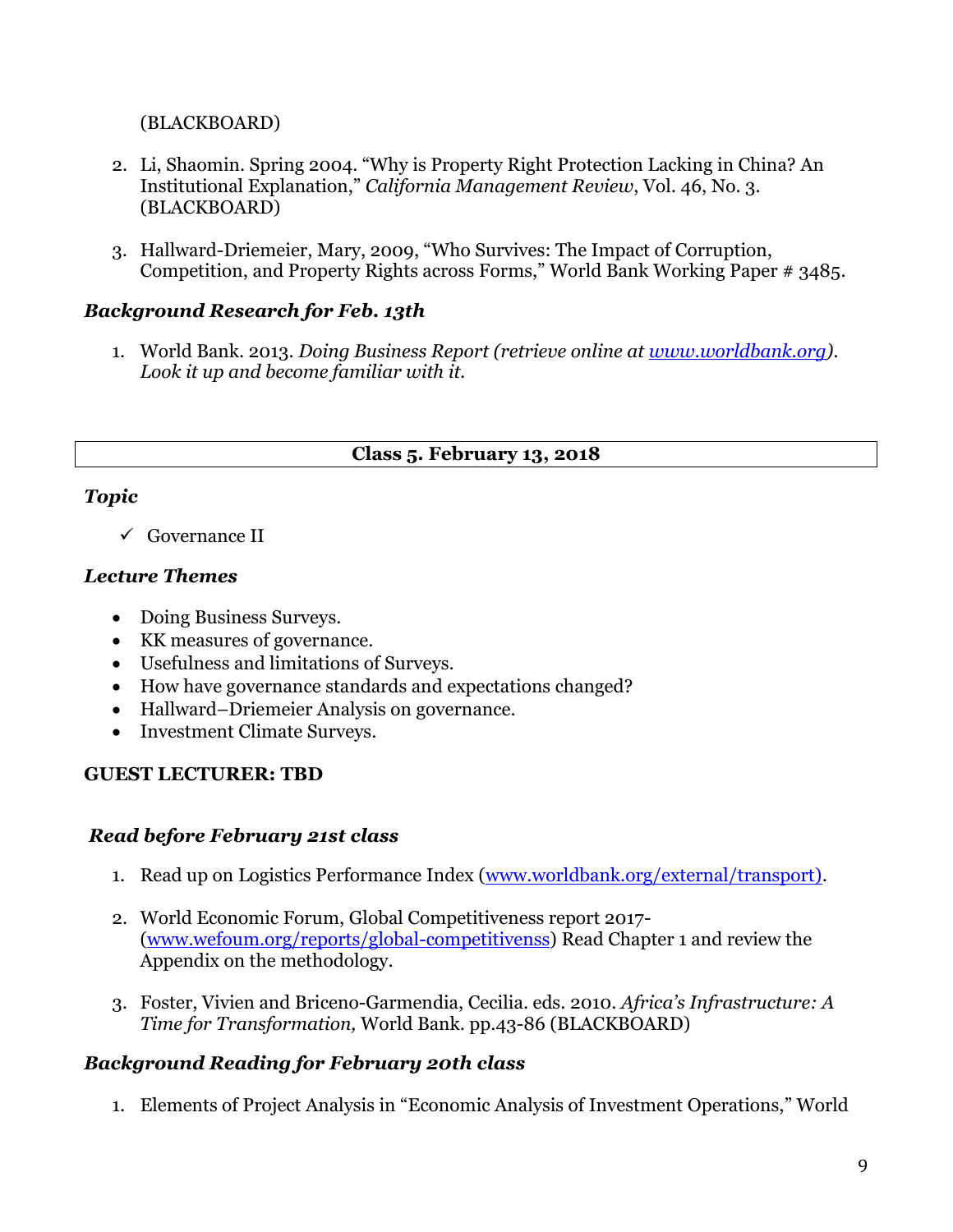Bank Institute, Chapters 1 & 2 (BLACKBOARD).

#### **Class 6. February 20, 2018**

#### *Topic*

 $\checkmark$  Infrastructure and competitiveness

## *Lecture Themes*

- Infrastructure and Growth
- Infrastructure and Firm Competitiveness
- Complex Story of Doing Business in India
- The elements of project analysis

## *Class Readings for February 27th: Read these cases and be ready to discuss*

- 1. Guasch, Jose Luis. 2004. "Overview," *Granting and Renegotiating Infrastructure Concessions*. World Bank Institute. pp.1-21 (BLACKBOARD)
- 2. Yogyakarta Bus terminal: The Private Provision of Municipal Infrastructure, 2013, Case HKS734

# *Additional Readings for February 27th*

- 1. Estache, A., Gomez-Lobo, A., and Leipziger, D. 2001. "Utilities Privatization and the Poor: Lessons and Evidence from Latin America." *World Development.* Vo. 29, No. 7, pp. 1179-1198 (BLACKBOARD)
- 2. Fay, Marianne et. al., 2005, "Achieving Child-Health MDGs: The Role of Infrastructure," World Development. (BLACKBOARD)

#### **Class 7. February 27, 2018**

#### *Topic*

 $\checkmark$  Public/Private partnerships in infrastructure

#### *Lecture Themes*

- Lessons of privatization experience
- Issues of government policy and regulation
- Doing Good and Doing Well: Are They Compatible?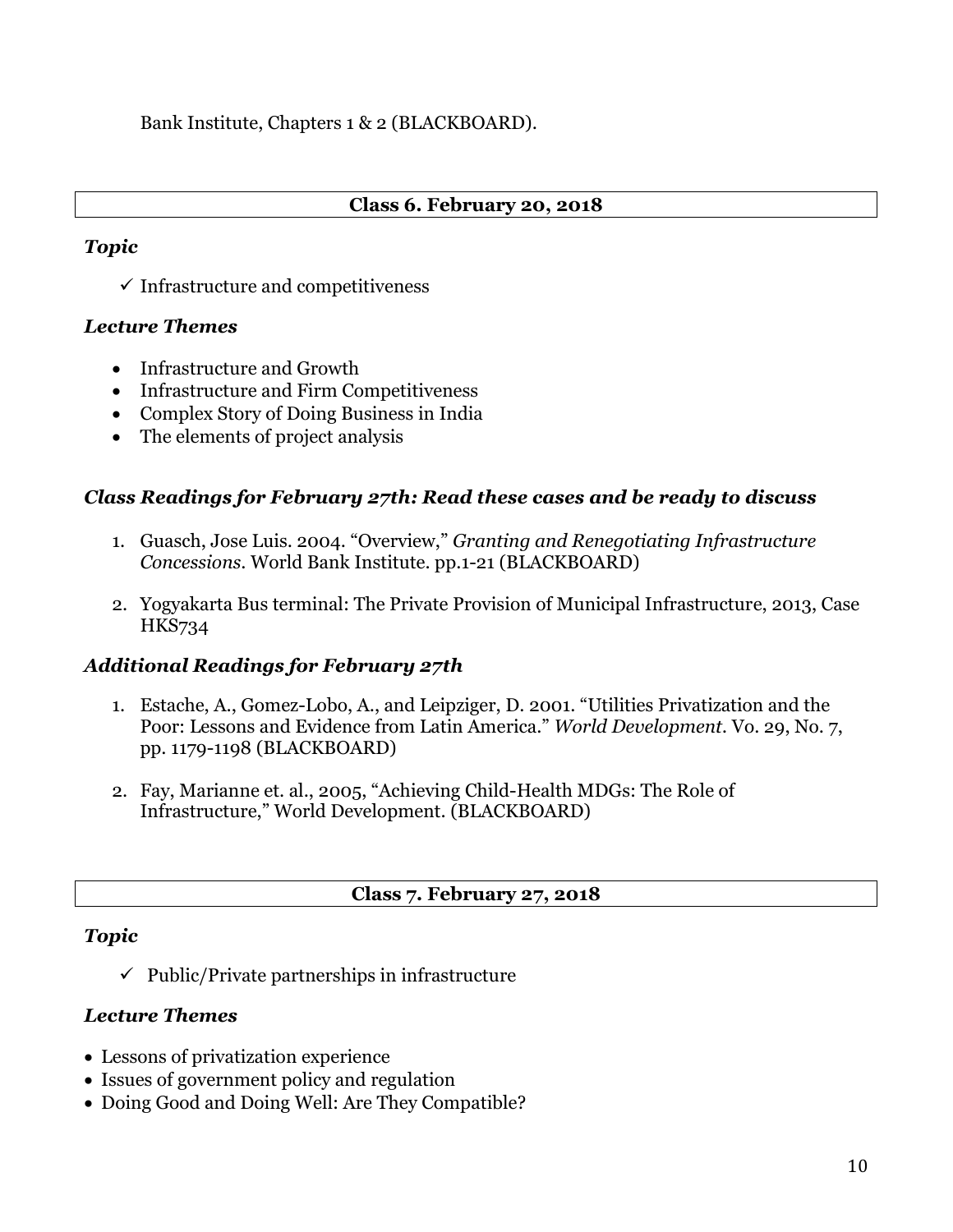- Review of Project Outcomes
- The Jogyakarta Case \*\*

#### **GUEST SPEAKER: TBD**

#### *Class Readings for Mar. 6th: Read these cases and be ready to discuss*

1. Wicks, A., Werhane, P., and Mead, J. 2008. "ExxonMobil and the Chad-Cameroon Pipeline." *Darden Business Publishing University of Virginia* Case No. UVA-E-0262.

<http://store.darden.virginia.edu/exxonmobil-and-the-chad-cameroon-pipeline-a>

- 2. Independent Evaluation Group. 2009. "The World Bank Group Program of Support for the Chad-Cameroon." *Program Performance Assessment Report.* No. 50315. Pp. 1-50. (BLACKBOARD).
- 3. International Rivers Network and the Bujagali Dam Project (A), 2005, HBS Case No. 9- 204-083

#### **FIRST ASSIGNMENT—THE COUNTRY/SECTOR BRIEF, IS DUE MARCH 5TH BEFORE MIDNIGHT. PLEASE SEND IT TO ALLEGRA AND MAKE SURE IT REACHES HER BEFORE THE DEADLINE.**

#### **Class 8. March 6, 2018**

#### *Topic*

 $\checkmark$  Public-private deals, revenue management, and the environment

#### *Lecture Themes*

- Discuss the controversial Chad-Cameroon pipeline project.
- Laos hydroelectric project: was it any different?
- What do we learn from the Bujagali Dam project? \*\*
- The basics of private-public partnership success.
- The story of Yacyreta Hydroelecrtic Dam

#### *Class Readings for March 20th: Read these cases and be ready to discuss*

1. Swarna, Hepsi and Gonela, Saradhi K. June 2009. "Mexican Telecom Industry: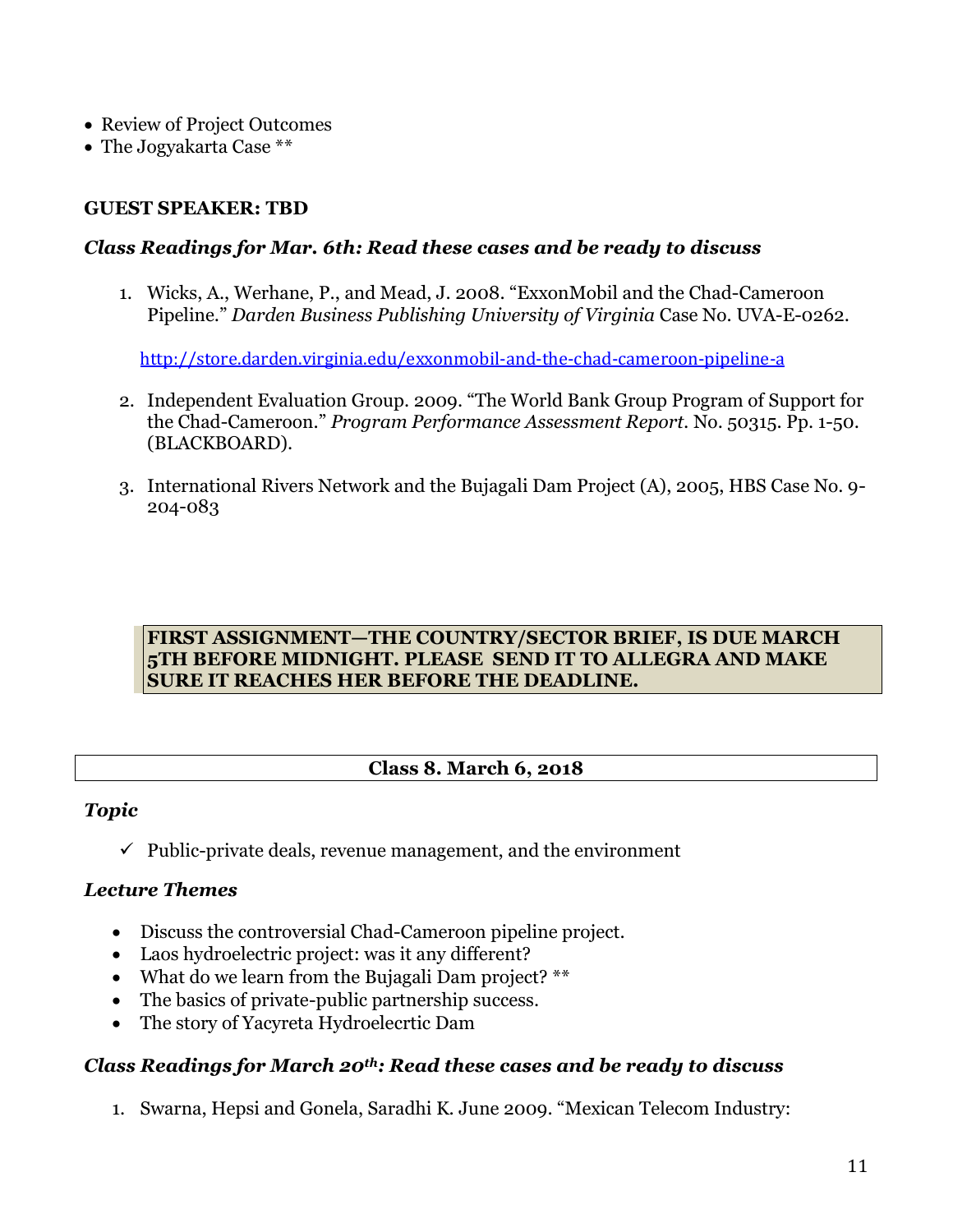(Un)wanted Monopoly?" *IBS Case Development Centre.* Case No. ME0018.

[http://www.ibscdc.org/Case\\_Studies/Economics/Microeconomics/ME0018.htm](http://www.ibscdc.org/Case_Studies/Economics/Microeconomics/ME0018.htm)

2. Wells Jr., Louis T. and De Royere, Alexandra. 2005. "Aguas Argentinas: Settling a Dispute." *HBS* Case 9-705-019

[http://hbr.org/product/a/an/705019-PDF-ENG?cm\\_sp=doi-\\_-case-\\_-705019-PDF-](http://hbr.org/product/a/an/705019-PDF-ENG?cm_sp=doi-_-case-_-705019-PDF-ENG&referral=00103)[ENG&referral=00103](http://hbr.org/product/a/an/705019-PDF-ENG?cm_sp=doi-_-case-_-705019-PDF-ENG&referral=00103)

# *Reading for March 20th*

- 1. Ariceta, Maria Fernanda, "Privatization in Argentina: When Accountability Suffered," J. of Development & Social Transformation. (BLACKBOARD)
- 2. Di Tella, Rafael et. al., 2012, "Reality versus propaganda in the formation of beliefs about privatization," J. of Public Economics (BLACKBOARD)

## **SPRING BREAK NO CLASSES MARCH 12-16**

# **CLASS 9. MARCH 20, 2018**

#### *Topic*

 $\checkmark$  Regulation and Competition

#### *Lecture Themes*

- Who survives in a competitive environment?
- Negotiations between government and business
- Approaches to regulation and the role of the neutral arbiter
- Privatization/Regulation Case in Mexico\*\*
- Privatization/Regulation Case in Argentina\*\*

# *Class Readings for March 27th: Read these cases and be ready to discuss*

1. "IKEA's Global Sourcing Challenge: Indian Rugs and Child Labor," 2006, HBS Case No. 9-906-414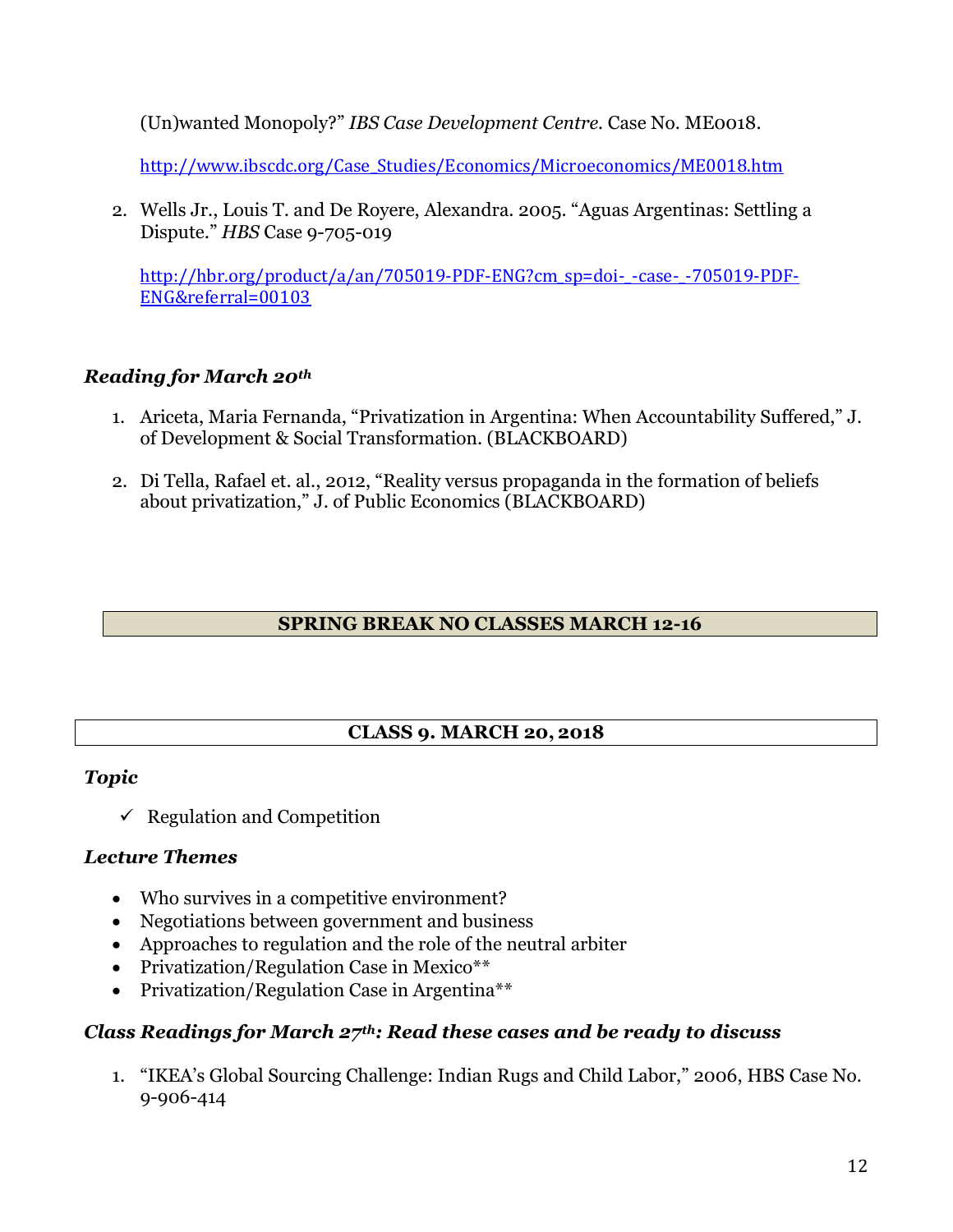2. "Monitoring factories Around the Globe: The FLA and the WRC," Stanford University Graduate school of Business case no. SI-108 [http://cb.hbsp.harvard.edu/cb/web/product\\_detail.seam?E=73339&R=SI108-PDF-](http://cb.hbsp.harvard.edu/cb/web/product_detail.seam?E=73339&R=SI108-PDF-ENG&conversationId=582836)[ENG&conversationId=582836](http://cb.hbsp.harvard.edu/cb/web/product_detail.seam?E=73339&R=SI108-PDF-ENG&conversationId=582836)

## *Background Readings for March 27th:*

Harrison, Ann and Jason Scorse, 2006, "Improving the Conditions of Workers: Minimum Wage Legislation and Anti-Sweatshop Activism," California management review, v.48, n.2, pp.144-161 (BLACKBOARD)

## **CLASS 10. MARCH 27, 2018**

#### *Topic*

 $\checkmark$  Labor markets, Poverty, Inclusion and Gender

## *Lecture Themes*

- Labor markets—comparative advantage and social concerns
- Sweatshirts and Indonesia Story\*\*
- IKEA Case\*\*
- Issues of poverty and inclusion
- Gender issues at home and abroad

# *Read Blackboard before class April 3rd*

- 1. "East of Africa (and West of China): Chinese Business in Africa," 2010, U. of Hong Kong Case No. HKU8
- 2. "Angola and the Resource Curse," 2010, HBS Case No. 711-016
- 3. "Turkey---Work in Progress," HBS Case No. 9-713-018
- 4. "Brazil's Enigma: Sustaining Long-Term Growth," HBS Case No. 9-713-040

#### **SECOND ASSIGNMENT, THE BRIEF FOR ASSIGNMENT #2 WILL BE PROVIDED ON MARCH 27TH FOR YOU TO WRITE YOUR NEGOTIATIONS NOTE FOR EITHER THE FIRM OR THE COUNTRY. ASSIGNMENT IS DUE APR. 9TH AT MIDNIGHT.**

#### **Class 11. April 3, 2018**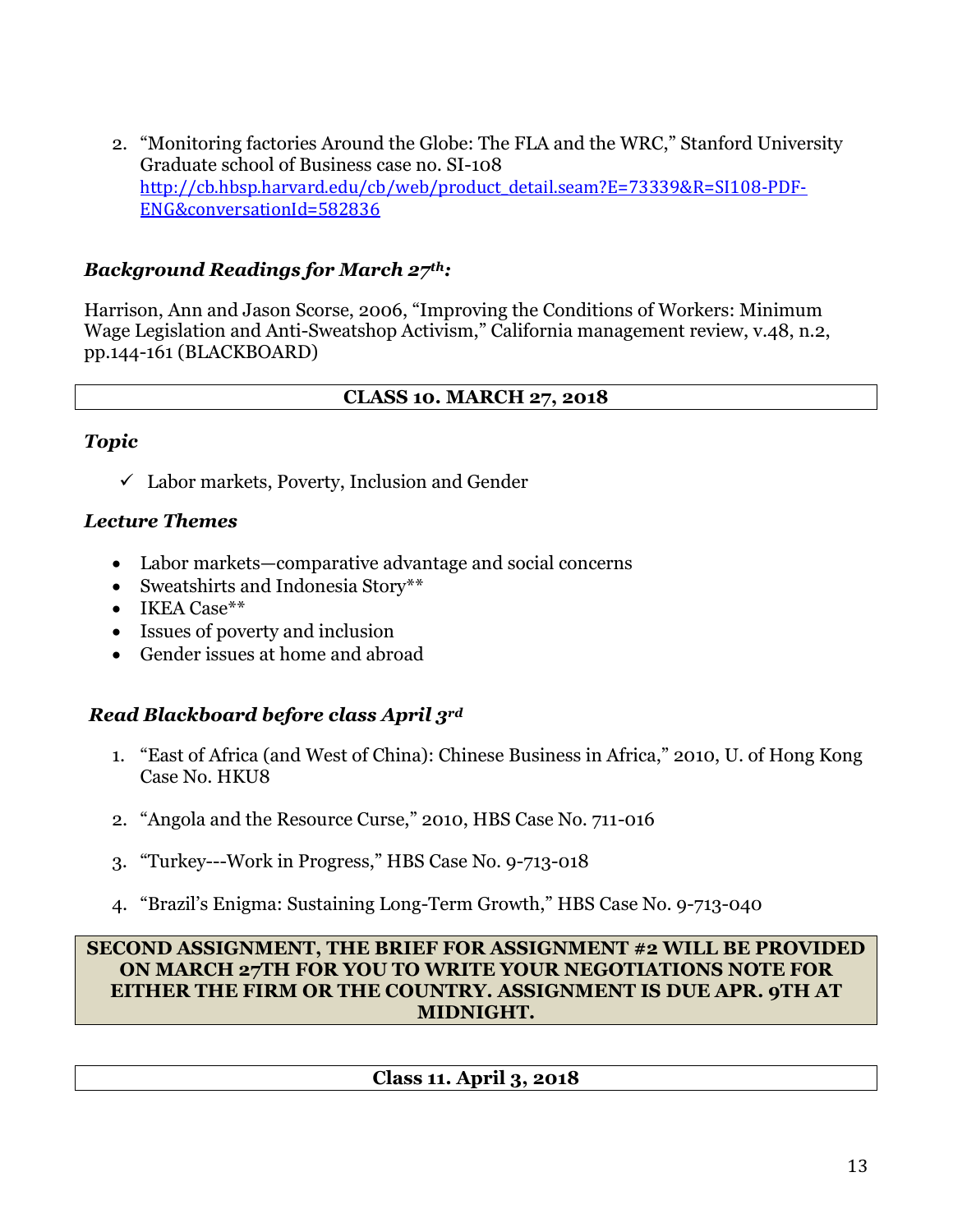## *Topic*

 $\checkmark$  Growth Strategies: How to Fuel It, Sustain It and Share It

#### *Lecture Themes*

- Findings of the Growth Commission [\(www.growthcommission.org\)](http://www.growthcommission.org/)
- The Korean growth experience
- What can we say about the constraints to growth in Angola, Brazil, or Turkey?\*\*
- What should be country reactions to attention from China?\*\*

## *Class Readings for April 10th:*

1. IMF, "Global Financial Stability Report: Is Growth at Risk" October 2017. Chapter One, primarily pp. 21-45 (on blackboard)

#### **Class 12. April 10, 2018**

#### *Topic*

 $\checkmark$  International Finance and Emerging Market Economies

#### *Lecture Themes*

- *The implications of the global recovery for EMEs*
- *What are the risks associated with Quantitative easing reversals?*
- *Is a new new debt crisis in the making? Reinhart and Rogoff views?*
- *How can we assess risks: Liliana Rojas-Suarez and other approaches*
- *What do we need to know about financial crises, their origins and aftermaths*

#### **Guest Lecturer: TBA**

#### **Class 13. APRIL 17, 2018**

#### **Pobreza Concessions Case Team Negotiation Exercise: Discussion of the Case and Strategies for Negotiation (Note: Different Room)**

#### **Class 14. APRIL 24, 2018**